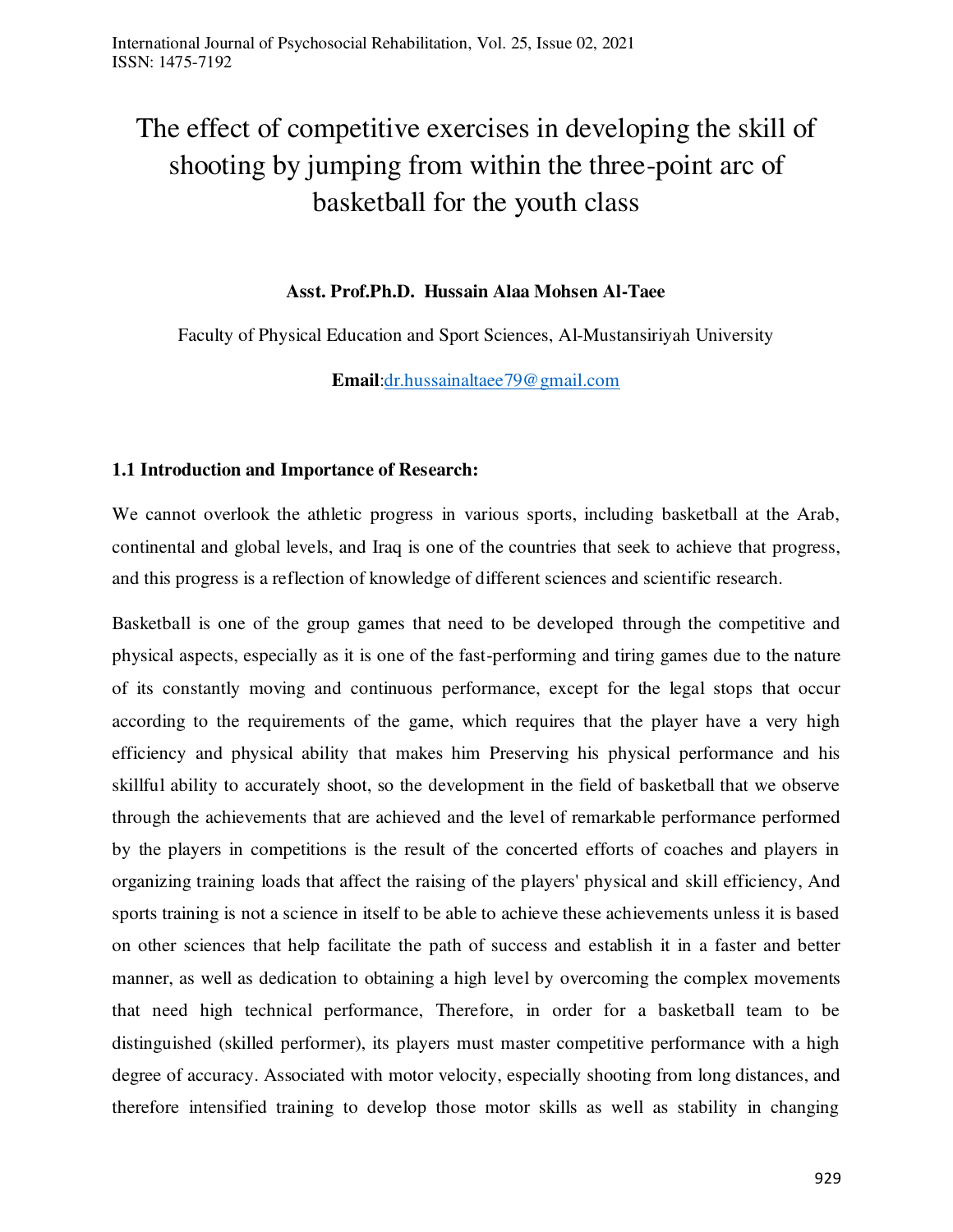circumstances, and it is necessary to pay attention to the principles of designing exercises as their completion is appropriate for special situations during play in order for them to have an effective value, and therefore it is necessary That these exercises, both individual and compound, include a large part of the components of real matches through which players become more precise, especially when they are put under the pressure of competition.

Hence, the importance of research appears by preparing competitive exercises for young basketball players because these exercises that were developed were related to physical and skill aspects, so that we would modestly place competitive exercises under the hands of coaches to reveal the levels of players and work to develop their levels through these exercises.

## **1.2 Research Problem:**

Competitive exercises are one of the important means and one of the very necessary requirements in monitoring the development of the level of skill that the player or team has reached, and through what the researcher has touched and his proximity to the youth league, and his knowledge of many research and studies, it is necessary to prepare competitive exercises to develop offensive skills for long range aiming For young basketball players, as the research problem lies in the following:-

The previous special competitive exercises using devices and tools did not take into account that all skill performance is based primarily on the physical aspect, as it is not possible to perform the skill of shooting from jumping if it is not accompanied by a physical or kinetic ability, so hopping by jumping is one of the most important skills that focus on In order to win the match, it is considered one of the most critical corrections in the last periods of the match.

So, studying the skill of shooting from within the three-point arc is more accurate and reliable in competitive exercises similar to the conditions of the youth basketball match. Therefore, the researcher decided to study that phenomenon and find appropriate solutions for it.

## **1.3 Research Objectives:**

- 1- Preparing competitive exercises for young basketball players.
- 2- Identify the effect of competitive exercises on shooting accuracy by jumping from within the three-point arc of young basketball players.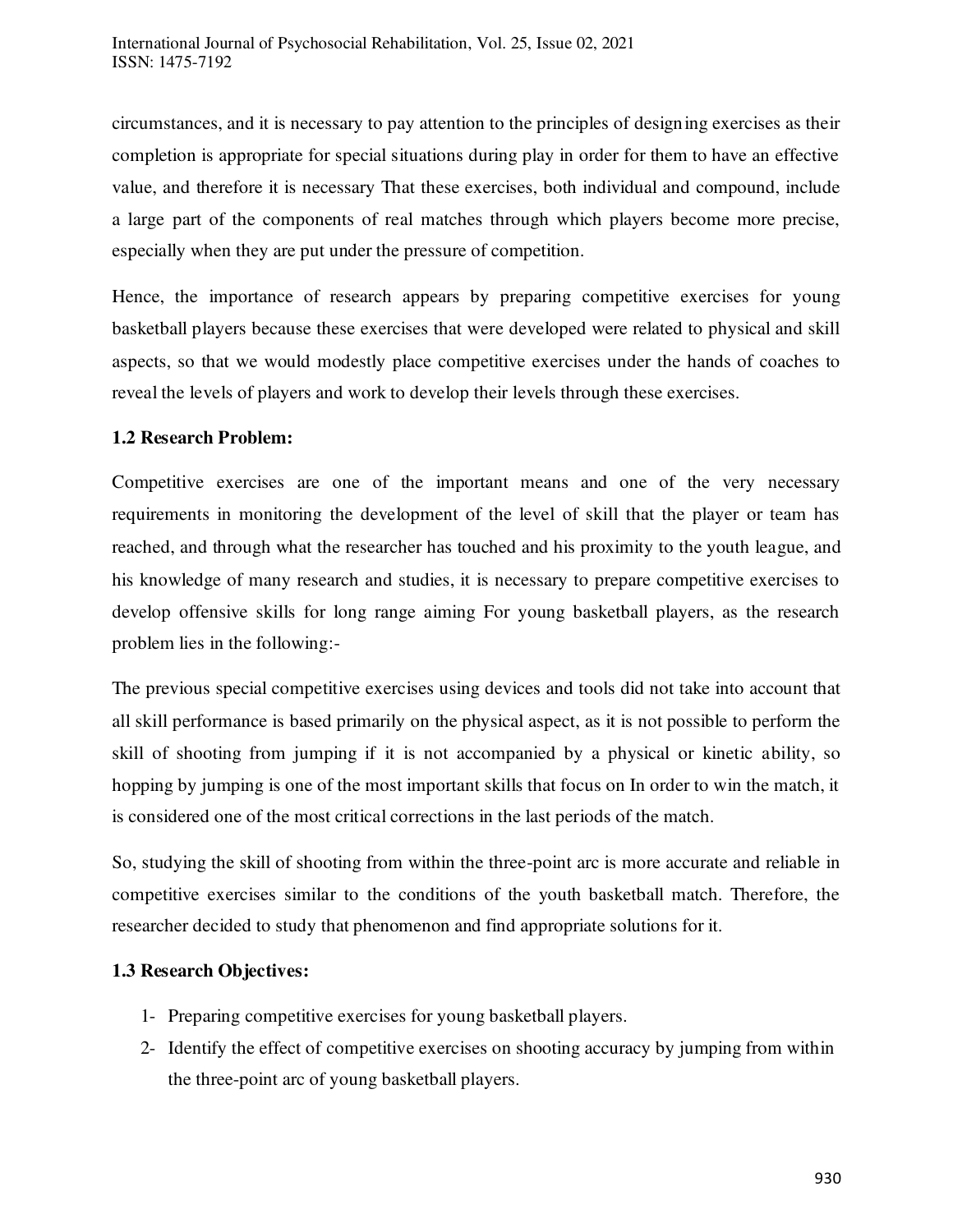International Journal of Psychosocial Rehabilitation, Vol. 25, Issue 02, 2021 ISSN: 1475-7192

# **1.4 Imposing research:**

There are statistically significant differences between the pre and post tests of correction accuracy from within the three-point arc.

# **1.5 Research fields:**

- The human field: the players of the National Center for Sports Talent Development in Youth Basketball.
- The temporal field: for the period from  $(1/10/2019)$  to  $(12/25/2019)$ .
- Spatial field: the hall of the National Center for Sports Talent / Baghdad.

# **2- Research methodology and field procedures:**

## **2.1 Research Methodology:**

The appropriate way to solve any problem in scientific research obliges the researcher to choose the appropriate approach to the nature of the problem to be researched, which is an important and fundamental step for the success of that research, and it is a path that the researcher follows to determine the various conditions and variables that pertain to a phenomenon and to control and control it  $<sup>1</sup>$ </sup>

## **2.2 Research community and sample:**

 $\overline{a}$ 

A sample is defined as (a part or segment of the community that includes the characteristics of the original community whose characteristics we wish to identify, and that sample must be properly representative of all the vocabulary of this community)<sup>2</sup>.

The researcher identified the research community for the Baghdad Basketball League players who numbered (6) clubs, and his sample was from the youth category. As shown in the tableBelow.

<sup>&</sup>lt;sup>1</sup>Ahmed Farhan; Fundamentals of Scientific Research and Statistics in Physical Education, 1st Edition, Dar A-Diaa for Printing, Najaf, 2015, pg.29

<sup>&</sup>lt;sup>2</sup>Ahmed Farhan; Fundamentals of Scientific Research and Statistics in Physical Education, 1st Edition, Dar Al-Diaa for Printing, Najaf, 2015, pg 99.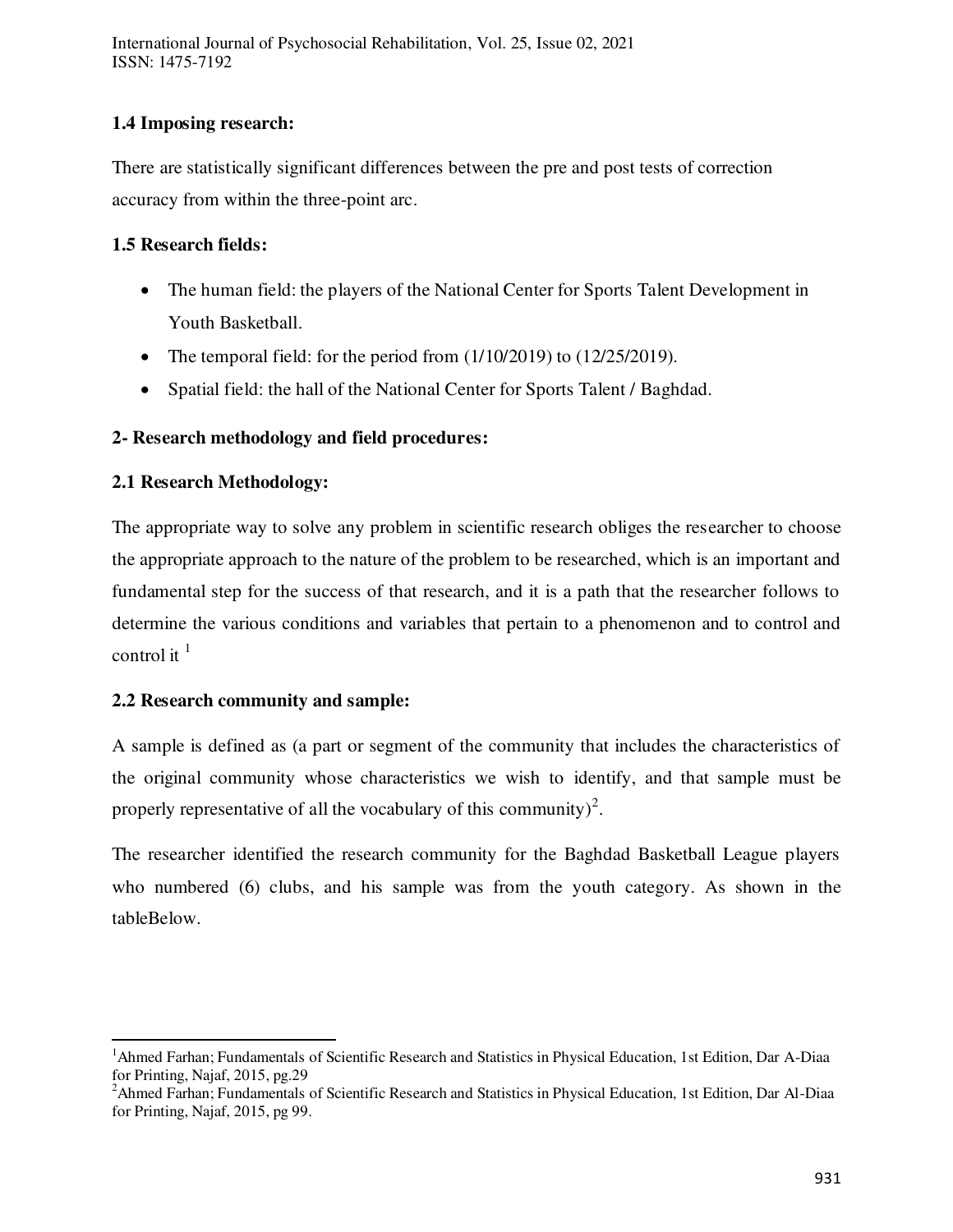| T              |                                        | Number of      |  |  |
|----------------|----------------------------------------|----------------|--|--|
|                | The name of the club                   | <b>Players</b> |  |  |
|                | <b>National Center for Talent Care</b> | 12             |  |  |
| $\overline{2}$ | Sulaikh Club                           | 12             |  |  |
| $\overline{3}$ | <b>Font Club</b>                       | 12             |  |  |
| $\overline{4}$ | <b>Armenian Club</b>                   | 12             |  |  |
| 5              | Air Force Club                         | 12             |  |  |
| 6              | Al-Karkh Club                          | 12             |  |  |
|                | <b>Total</b>                           | 72             |  |  |

**Table No. (1) :**Shows the number of clubs and players

## **2.3 Information collection methods:**

Arab and foreign sources and references, skill tests, a form to record data, a form to dump data.

## **2.4 devices and tools used in the study:**

The basketball court is legal, (10) legal basketballs, (2) stopwatch, a textile tape measure, and (10) signs.

## **2.5 The test used in the research:**

Aiming from jumping POEINT2

**Title** (Receipt ending with a jump shot - 2 points):

**The purpose of the test:** To measure the ability to perform the two attacking skills.

**Purpose tools:** a basketball court, four hurdles, 10 legal basketballs, a leather tape measure (20 meters), adhesive tape, an electronic stopwatch, two chairs, and a whistle.

**Procedures**: See Figure 1.

Determine a central point below the basket on which to base the marking of the main points.

The first and second points are marked on both sides of the central point at a distance of (4.63 m) and at the same time they move away from the corners of the free throw line (30 cm), and the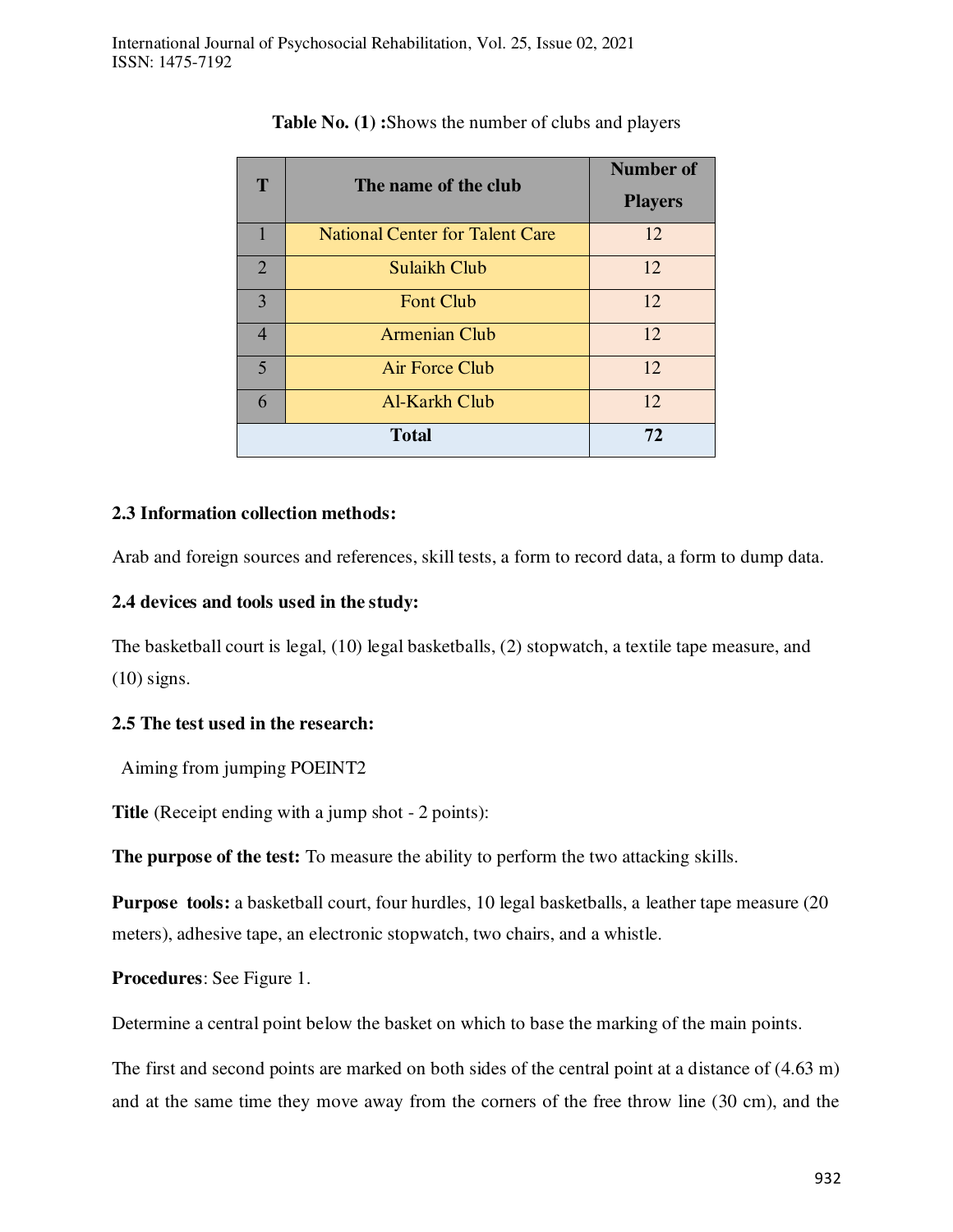third and fourth sides of the central point (within the area) after each of them (2.21 m) from the central point, and represent a pause Test player.

Putting four barriers (the height of the column is 2 meters each, and the one suspended on each of them, with a length of 100 cm from the top and a width of 50 cm) at a distance of (75 cm) and in the direction of the tested player.

The first three points are located forward at a distance of (8.35 m) from the central point, and two points on the near sides after one of them (30 cm) from the arc line and away from the line under the basket (1.75 m), and represents the pause of one of the team members who hand the ball to each point.



## **Performance description:**

The tested player stands on the side point near the end of the free throw line marked on the ground (on the right), and at the same time three members of the team stand with the ball on the points set at the start signal (whistle) the ball is delivered (chest handling with two hands) from the front To the left of the test player who performs the reception ending by shooting by jumping (two points) directly for three attempts (delivery is from the front), and then moving to the point within the area for two more attempts (delivery is from the right side), and then moving to the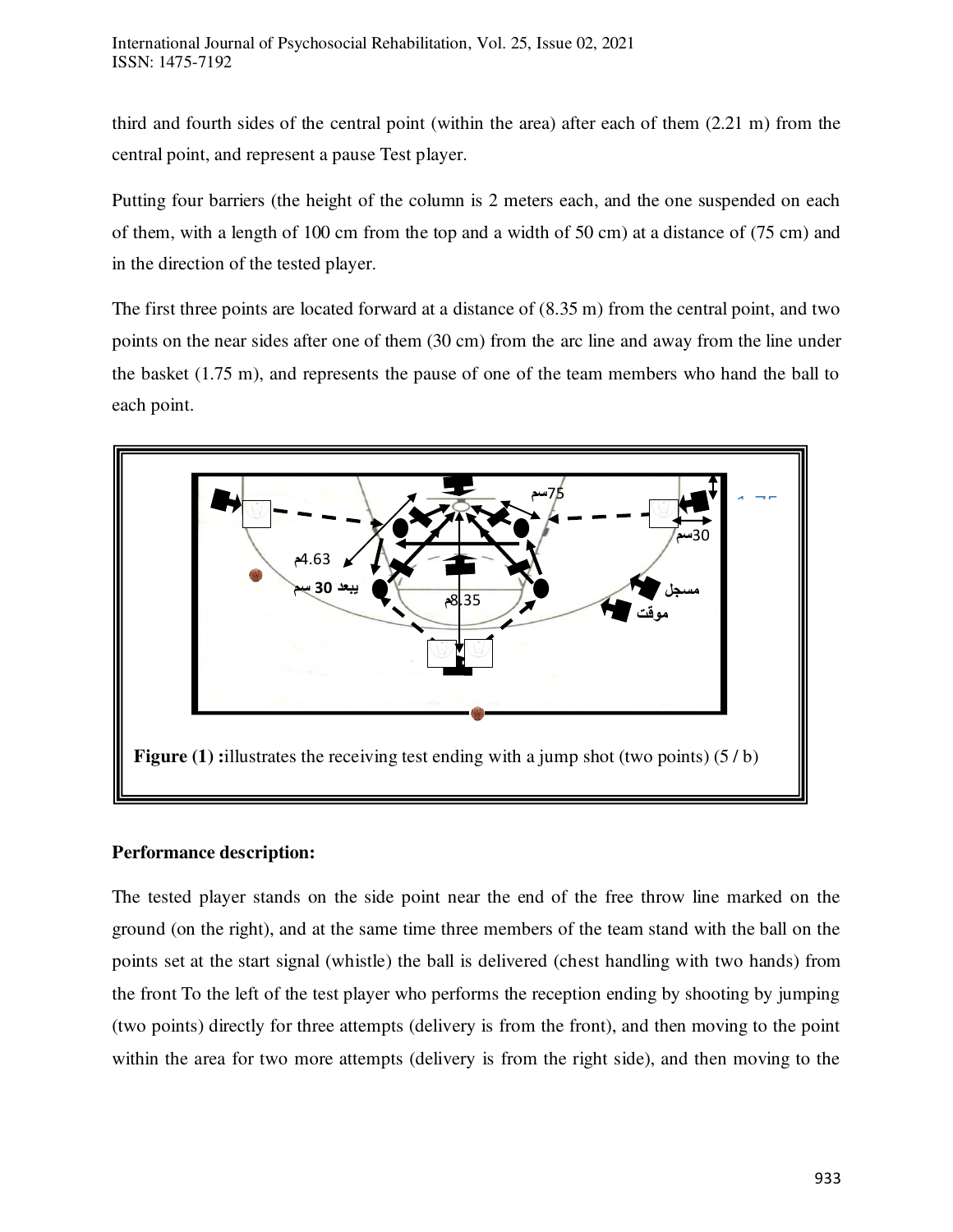point within the second area (delivery is From the left side), and then move to the side point (the left side) to perform three attempts (delivery is from the front), as shown in steps (1,2,3,4).

The tested player performs ten attempts divided into (three attempts from the right side - two attempts from inside the area - two attempts from inside the second area - three attempts from the left side).

Test conditions: speed in performance, assisting the tested player (alert) to perform attempts from their specified places, and one of the team members standing on the front point delivers (6) balls (three balls in a row twice) according to the performance description, and then (4) balls (Two consecutive balls from the right and the left side), and by a member of the second team standing to the right of the test player and the third to his left, and each player has only two wrong attempts.

**Test administration**: timer: gives the start signal as well as calculates the time taken to perform the test.

**Recorder:** Calls names first and marks both successful and unsuccessful attempts, and time second.

Score calculation: Calculates the time from the test player receiving the ball until the end of the tenth attempt after the ball leaves the tester's hand.

Divide the time by (60 seconds).

A score is calculated to the player for each successful jump shot.

A zero score is calculated for each failed jump shot.

Collect the scores (accuracy) of successful attempts.

Overall (final) score: dividing the precision score over time.

## **2.6 exploratory experience**

The exploratory experiment was conducted on Tuesday 10/1/2019 at (four) in the afternoon in the People's Hall. The experiment was conducted on a sample of the (2) youth lines club players from outside the research sample. The researcher obtained a number of points to be followed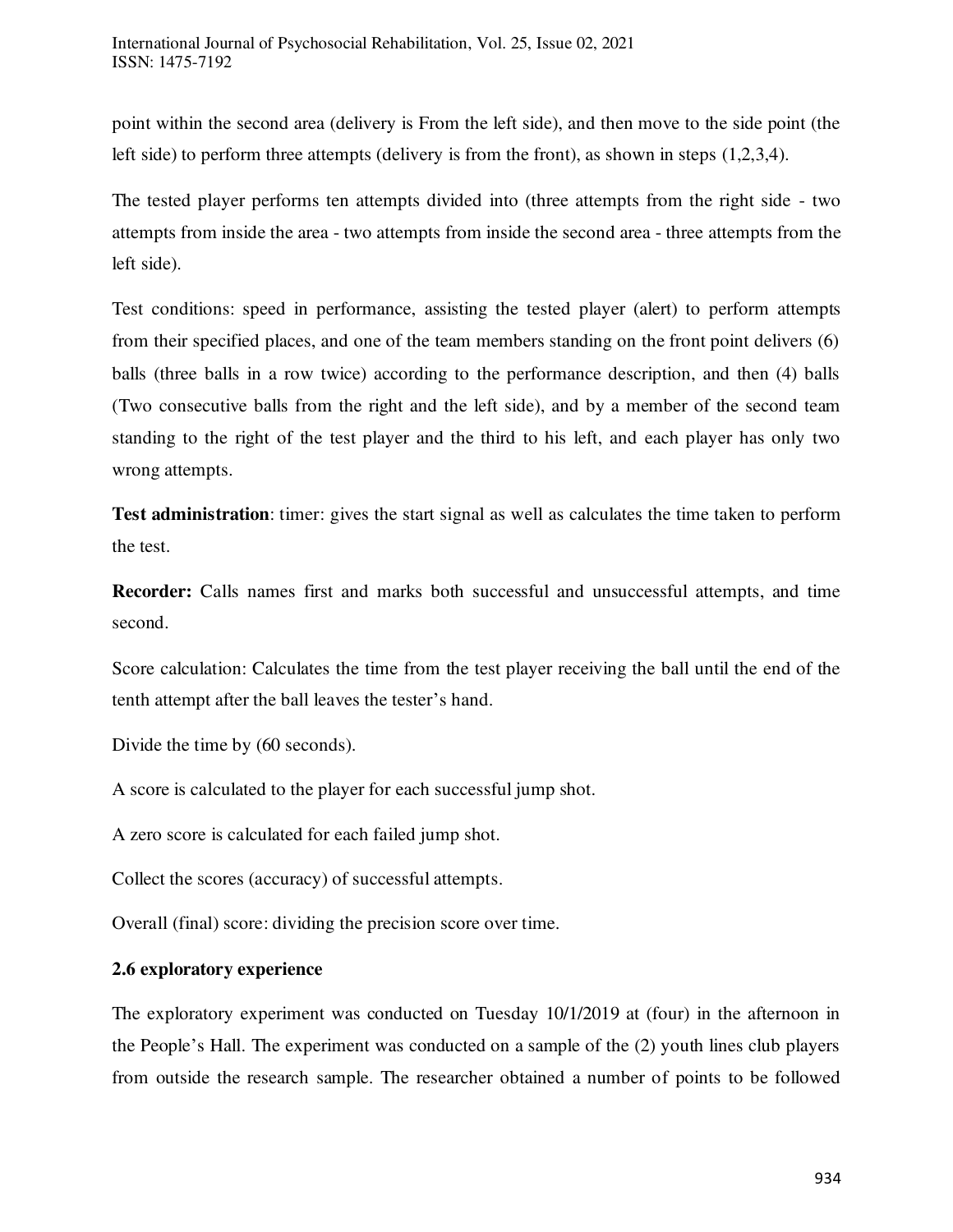during The main experiment to facilitate scientific physical and skill tests, and the aim of the experiment was the following: -

- Determine the exact location of the signs during the skill test.
- Know the time spent during the test.
- Training the assisting work team on the test and ensuring that the locations assigned to both the recorder and the timer are taken. The researcher concluded through this experience that the players must be committed to the instructions for the test in order to reach accurate results during the test.

## **2.7 Research procedures:**

## **2.7.1 Pre-tests for the research sample:**

The first pre-test was conducted on Wednesday, 10/10/2019 at four o'clock in the afternoon in the hall of the National Center for the Care of Athletic Talent for the special skill tests for accurate correction from jumping to areas ((2POINT)), during which the tests were conducted on the research sample after all devices and tools were put in place. Previously specified in the exploratory experiment.

#### **2.7.2 Main Experience:**

#### The experiment began on Thursday 3/10/2019

Competitive exercises continued for a period of (8) weeks in the special preparation stage, and the weekly training days were (3) training units (Saturday, Tuesday, and Thursday) and the total number of training units for the curriculum was (24) training units.

The training unit time ranged from (25 minutes) to (30 minutes).

Rest time between repetitions (1: 1) minutes.

The rest time between groups is (3) minutes. The intensity was calculated on the basis of calculating vo2max for each player by 100% and then using the intensity of 80% up to 95% and the equivalent of the heart rate. The total daily and weekly training intensity was calculated by means of the law of the sum of the intensity of training units on the number of units. The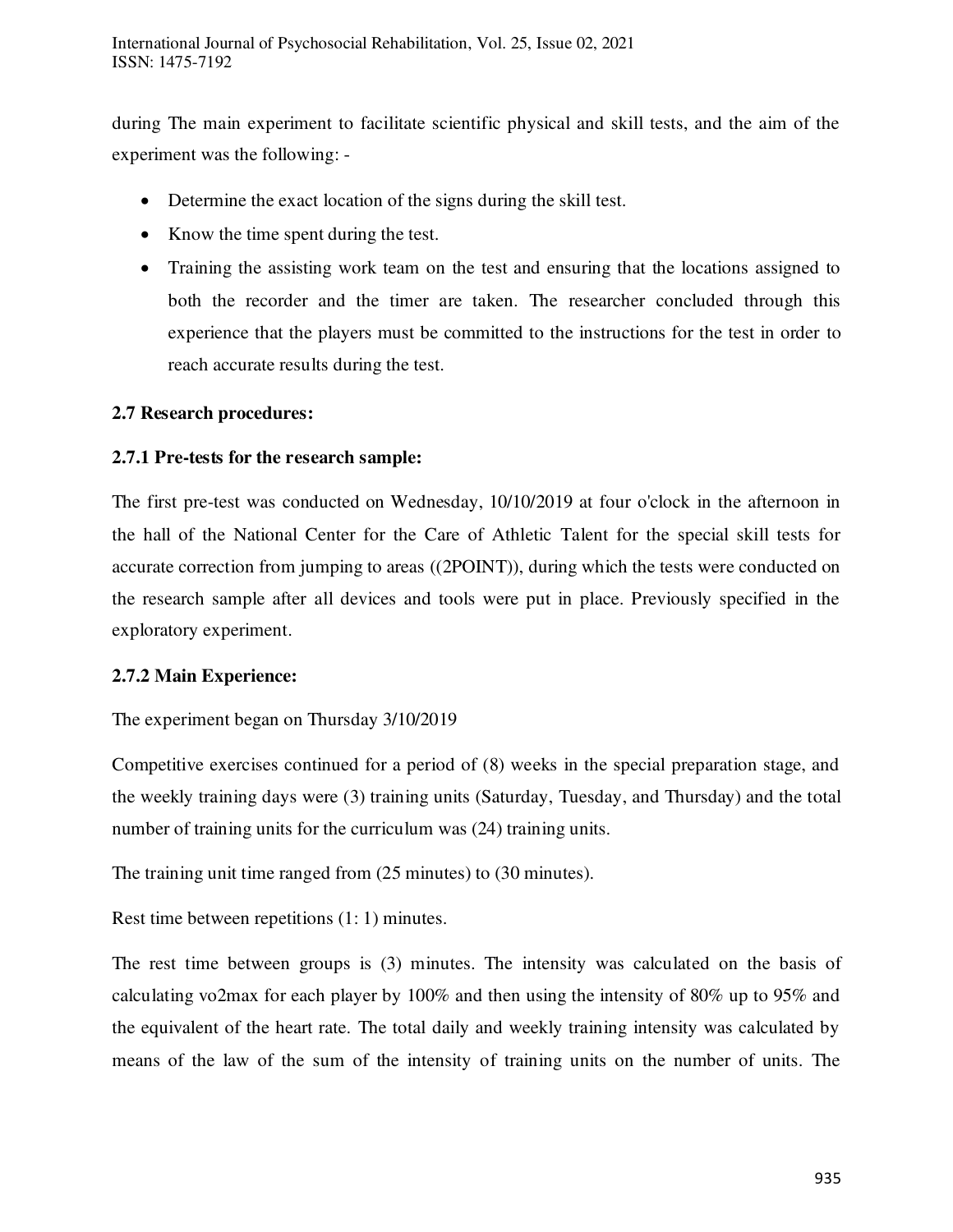researcher gradually increased the intensity of the exercises, and the researcher used the method of high intensity interval training.

# **2.8 Exercises Used:**

The researcher prepared competitive exercises to develop the offensive skills for accuracy of aiming from within the three-point arc using some devices and assistive tools within the framework of the training curriculum for the special preparation stage, depending on the exploratory experience that he carried out taking into account the physical capabilities and possibilities available to the research sample and based on its preparation on the scientific basis for sports training and to Some scientific sources and references.

The competitive exercises prepared by the researcher were implemented by the assistant work team and under the direct supervision of the researcher. The time for applying the prepared exercises ranges between (25-30) from the main part of the training unit. Which:

- 1- Exercise 1 x 1 (player vs player going on the basket for correction).
- 2- Exercise 1 x 2 (one against two players going on the basket for correction).
- 3- Exercise 2 x 2 (two players against two players going on the basket for correction).
- 4- Exercise 2 x 3 (two players against three players going on the basket for correction).
- 5- Exercise 3 x 3 (three players against three players going on the basket for correction).
- 6- Exercise 3 x 4 (three players against four players going on the basket for correction).
- 7- Exercise 4 x 4 (four players against four players going on the basket for correction).
- 8- Exercise 4 x 5 exercise (four players against five players going on the basket for correction).
- 9- Exercise 5 x 5 (five players against five players going on the basket to shoot).

## **2.8.1 Dimensional Tests:**

Post-tests were conducted after the end of the implementation of the competitive exercises application on Thursday 19/12/2019 for the skill tests at four o'clock in the afternoon at the National Center for Sports Talent.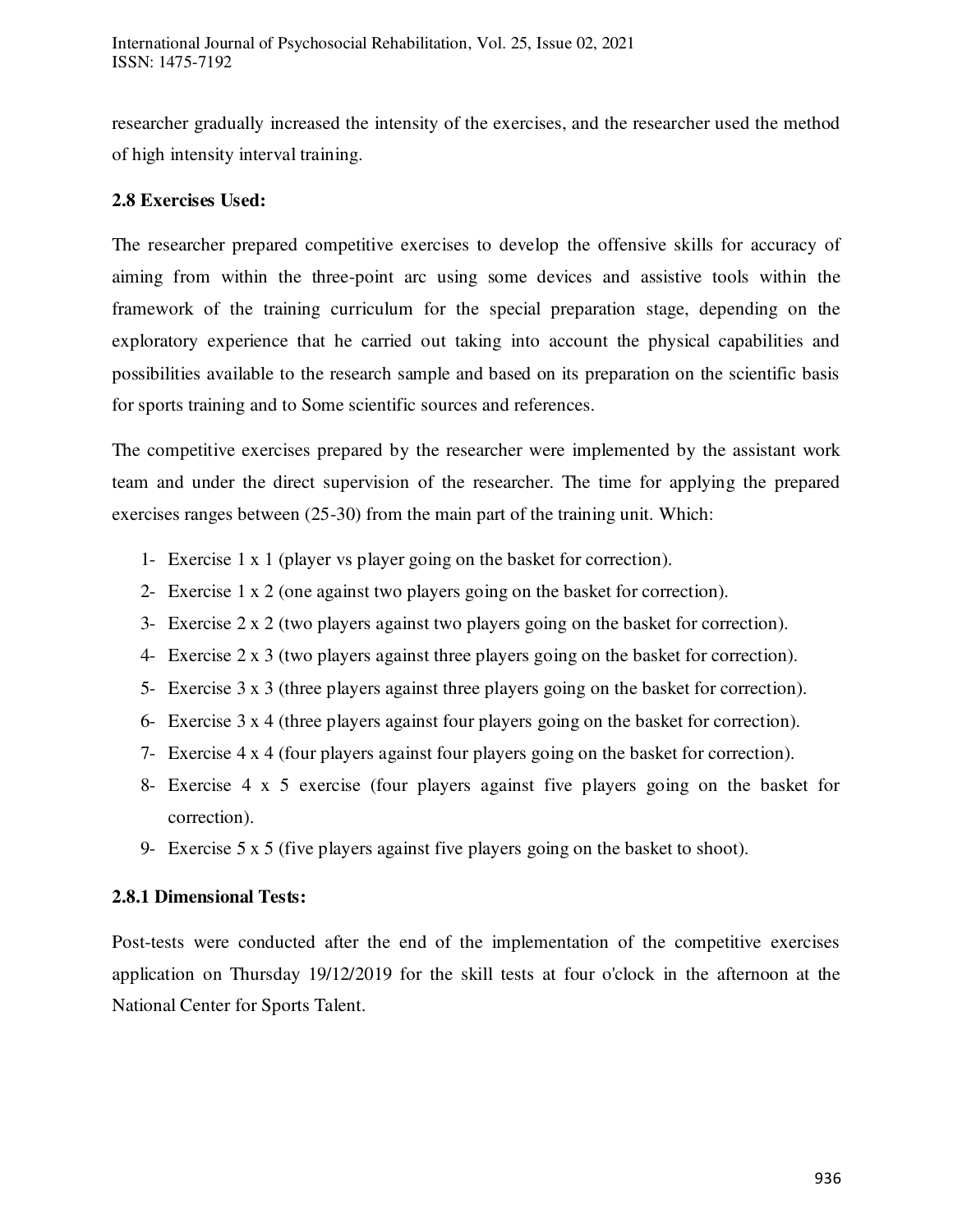International Journal of Psychosocial Rehabilitation, Vol. 25, Issue 02, 2021 ISSN: 1475-7192

## **2.9 statistical methods:**

The researcher used the appropriate statistical methods to solve and collect the data, researching this by relying on the statistical package which is (SPSS).

# **3. Presentation, analysis and discussion of results:**

# **3.1 Presentation and analysis of results:**

# **3.1.1Presentation and analysis of the results of the skill variables:**

**Table (2):** Arithmetic means and standard deviations between the results of the pre and post tests in the correction test from within the three-point bracket

| <b>Processors</b><br><b>Statistic</b>                                               | <b>Alone</b>       | The pretest             |                    | Post test               |                | ${\bf P}$ | P e   | <b>Values</b><br>T | <b>Sig</b> | indication |
|-------------------------------------------------------------------------------------|--------------------|-------------------------|--------------------|-------------------------|----------------|-----------|-------|--------------------|------------|------------|
| <b>Variables</b>                                                                    | <b>Measurement</b> | $\overline{\mathbf{Q}}$ | $\mathbf{p}$ $\pm$ | $\overline{\mathbf{Q}}$ | $\mathbf{p}$ ± |           |       | <b>Calculated</b>  |            |            |
| <b>Aiming</b><br>test<br><b>From</b><br>inside the<br>arc<br><b>Three</b><br>points | Degree             | 10.62                   | 1.369              | 17.18                   | 1.315          | 6.564     | 0.689 | 12.978             | 0.000      | moral      |

Significance when (Sig)> (0.05), degree of freedom  $(n - 1) = 12 - 1 = 11$ , significance level  $(0.05)$ 

Table (2) in the correction test from within the bracket of three points shows that the value of the arithmetic mean of this variable in the pretest is (10.62) and the standard deviation (1.36), while the value of the arithmetic mean in the post test of the variable itself was (17.18) and the standard deviation (1.315) As for the calculated T value, it was (12.978), while the value of (Sig)  $(0.00)$  was less than  $(0.05)$  at an error level  $(0.05)$  and a degree of freedom  $(5)$ , and this means that the difference is significant and in favor of the post test, as shown in Figure (2).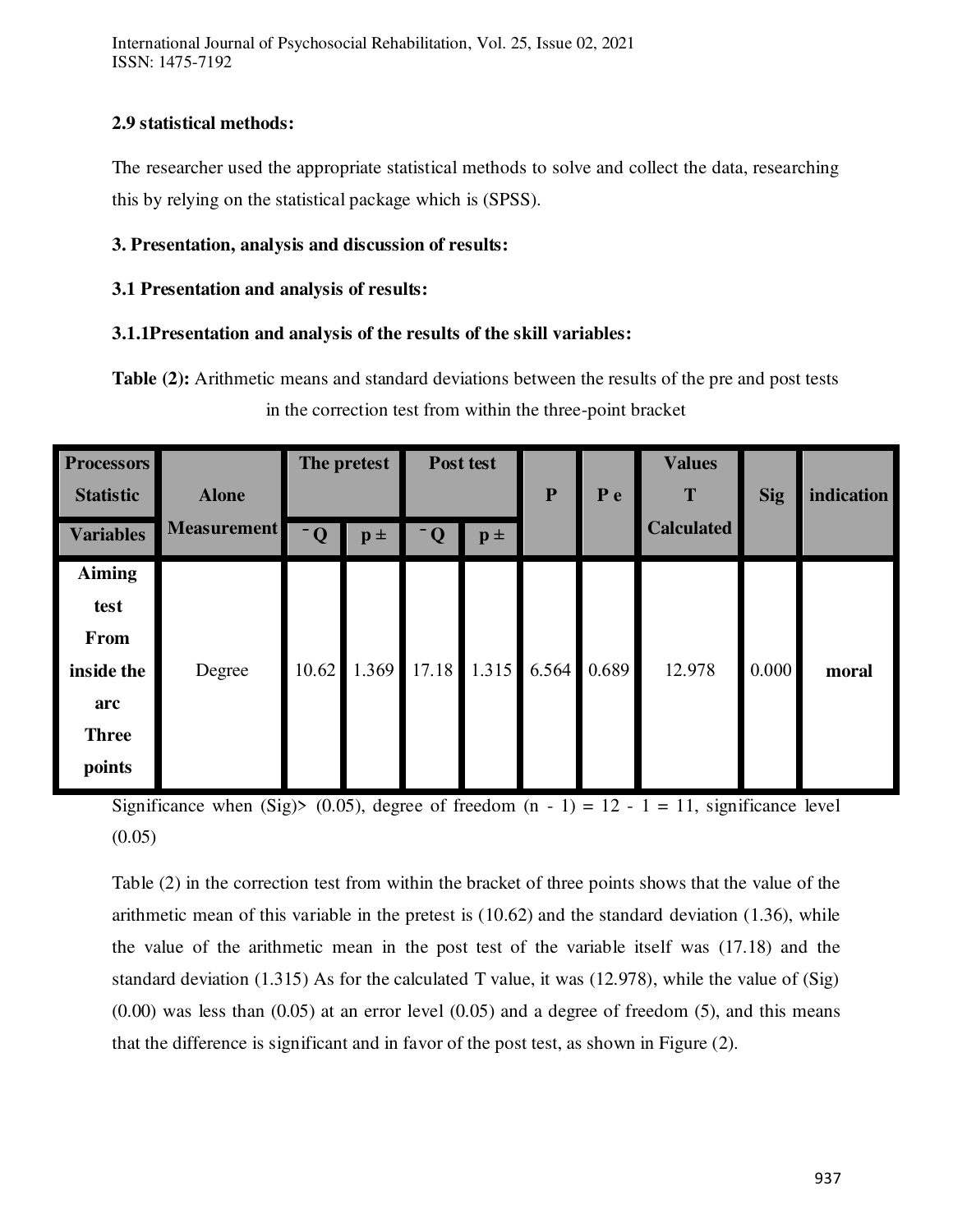

Figure (2):Shows the crosshair arithmetic from within the three-point bracket

#### **Discussing the skill variables for two-point shot accuracy**

When discussing the results of the skill tests, we find that there are significant differences in the results of the pre and post tests and in favor of the post test. The researcher attributes this to the effectiveness of competitive exercises and their good application and relevance to the capabilities of the players, as it led to the development of (accuracy of correction from within the three-point arc), as well as maintaining the level of Performance The length of time of test performance, which in turn affected the offensive skill performance and improved results during the application of the post-test by increasing the player's ability to control and control the ball and the ease of transferring it from receiving to shooting. It must be accompanied by the development of physical fitness components, as well as the development of motor skills as two parts of one process. "This was evident through the effectiveness of competitive exercises carried out by the researcher in a method of useful intensity training, which was consistent with the basketball game in terms of running at a maximum speed or less than The maximum level and the shooting by jumping, and that the graduation in the intensity of training according to the scientific basis and according to the needs of the players in the basketball game led to an increase in the player's ability in the governorate. On the speed of his performance to the longest possible period, and this is what (Hanafi Mahmoud Mukhtar) indicated, "that proper planning, choosing the appropriate intensity and taking into account the principle of graduation in it up to a state of fatigue is the most effective for developing the mathematical level." This was evident in the offensive skill tests (accuracy of correction from Within the three-point arc), as he noticed the clear development in the players 'performance by maintaining their skill level, and (Hanafi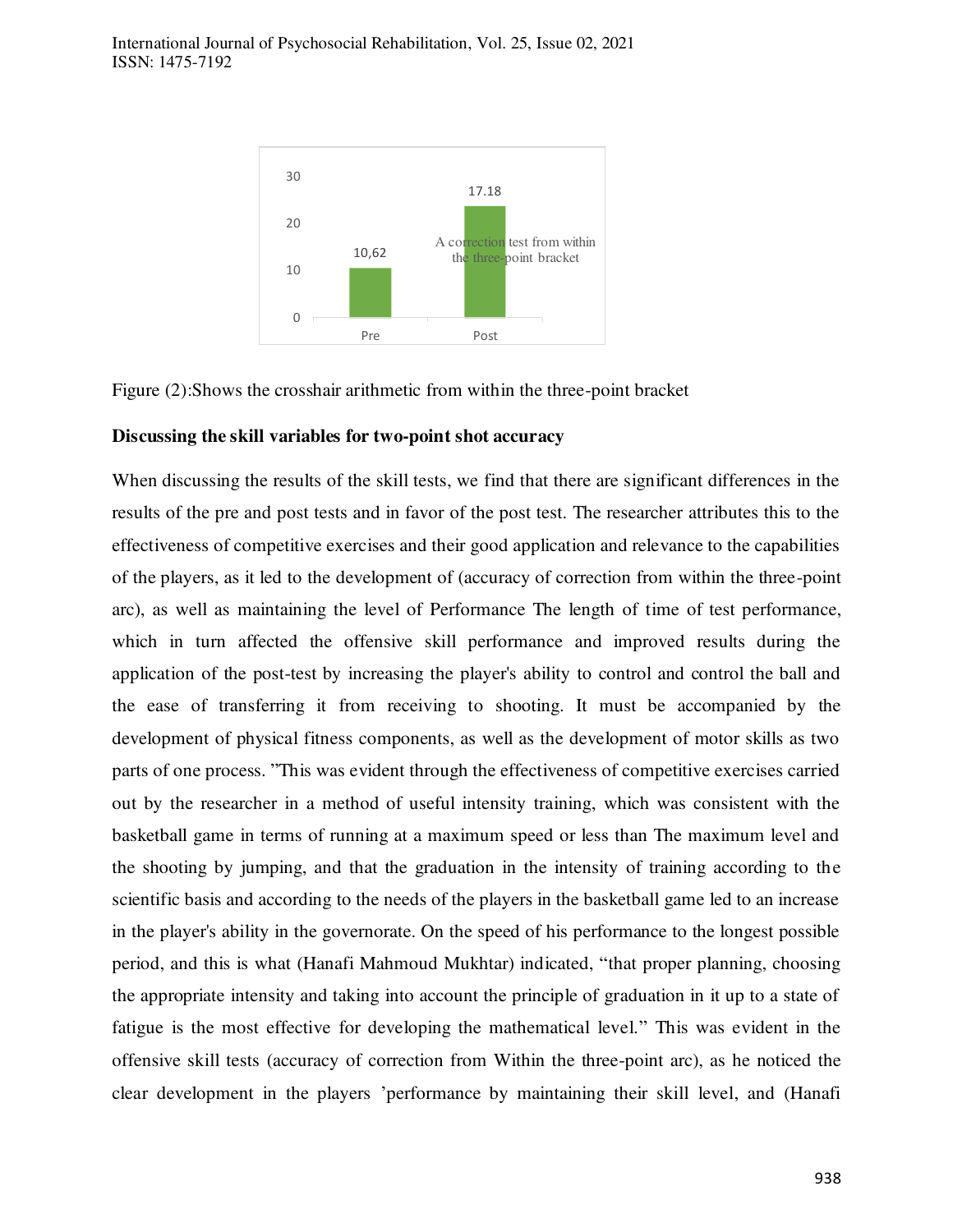Mahmoud Mukhtar) referred to him ()" that proper planning, choosing the appropriate intensity and taking into account the principle of graduation in it up to a state of fatigue is the most effective for the development of the athletic level. "This was evident in the offensive skill tests (the accuracy of shooting from within the three-point arc), as he observed the clear development in the players' performance by maintaining their skill level during performance.

The researcher believes that the benefit of using competitive exercises has an effective role, which contributed to the development of the level of shooting speed and accuracy, as some studies have shown "a significant correlation between the skill level for shooting in basketball and the ability of the arms." Therefore, the main purpose of tests in basketball is to find Some standard levels on which the coach relies, through which he can objectively and accurately determine the player's technical, tactical and psychological abilities.

## **4. Conclusions and Recommendations:**

#### **4.1 Conclusions:**

- 1- Competitive exercises prepared by the researcher have the effect of developing shooting skills by jumping from within the three-point arc.
- 2- The use of competitive exercises is an advantage in developing shooting skills by jumping from within the three-point arc.
- 3- Competitive exercises helped increase the players' self-confidence, which led to the development of their skill level.

#### **4.2Recommendations:**

Based on the conclusions reached by the study, the researcher developed a set of recommendations and proposals, which are as follows- :

- 1- The researcher recommends the necessity of using competitive exercises for the youth category, as they constitute a motive for the players, as well as raising the fear factor during the match.
- 2- The necessity of preparing training curricula for the use of competitive exercises for all age groups and for both sexes to develop corrective skills, because it is one of the necessary skills.